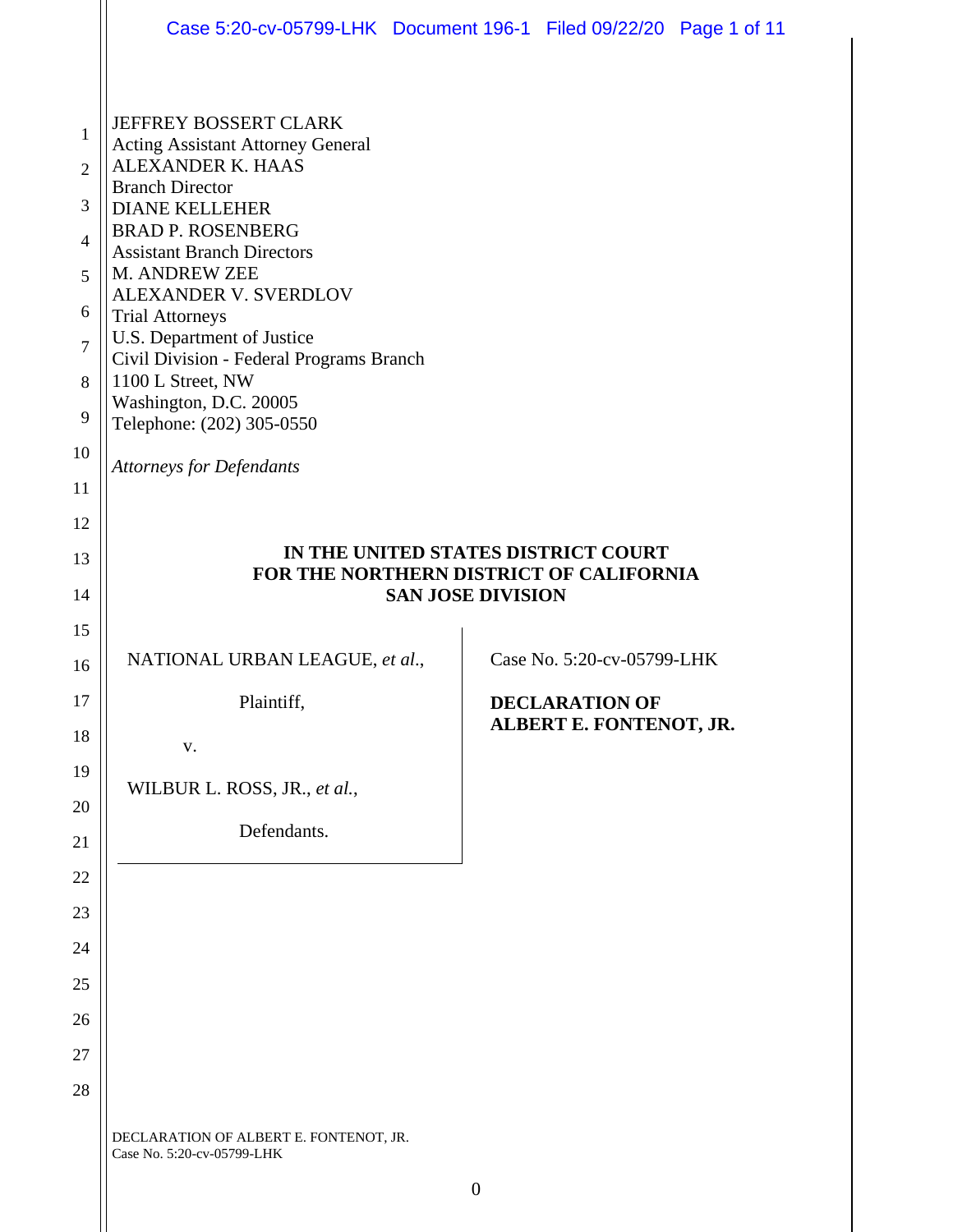I, Albert E. Fontenot, Jr., make the following Declaration pursuant to 28 U.S.C. § 1746, and state that under penalty of perjury the following is true and correct to the best of my knowledge and belief:

1

2

3

4

5

6

7

8

9

10

11

12

13

14

15

16

17

18

19

20

21

22

23

25

27

28

# **I. Executive Summary**

1. I am the Associate Director for Decennial Census Programs at the U.S. Census Bureau. This supplements my prior declaration in this case. In this declaration I:

- Explain that the Census Bureau is currently required by statute to produce apportionment counts by December 31, 2020;
- Explain the steps that are necessary to conclude field operations by the December 31, 2020 deadline, and identify the ways in which the Temporary Restraining Order (TRO) in this case is interfering with these steps;
- Explain the steps in post processing that must occur on the completion of field operations and reiterate that if these steps do not begin on October 1, 2020, the Census Bureau may fail to meet its statutory deadline.

## **II. Statutory Deadline**

2. The Census Act 13 U.S.C. Section 141 provides that "the tabulation of total population by States under subsection (a) of this section as required for the apportionment of Representatives in Congress among the several States shall be completed within 9 months after the census date and reported by the Secretary to the President of the United States." For the 2020 Census, this means that the tabulation must be completed and reported to the President by December 31, 2020. While various bills have been introduced in Congress to extend this statutory deadline, as of today the December 31, 2020 deadline remains in effect. The Census Bureau designed the Replan schedule to allow us to meet this statutory deadline.

24

## **III. Steps to Conclude Field Operations**

DECLARATION OF ALBERT E. FONTENOT, JR. Case No. 5:20-cv-05799-LHK 26 3. I explained in my September 5 declaration in this case that nonresponse follow-up, NRFU, is the field operation designed to complete enumeration of nonresponding housing unit addresses and that it involves census field staff (known as enumerators), attempting to contact nonresponding addresses. I will not repeat the background information about NRFU, but will

1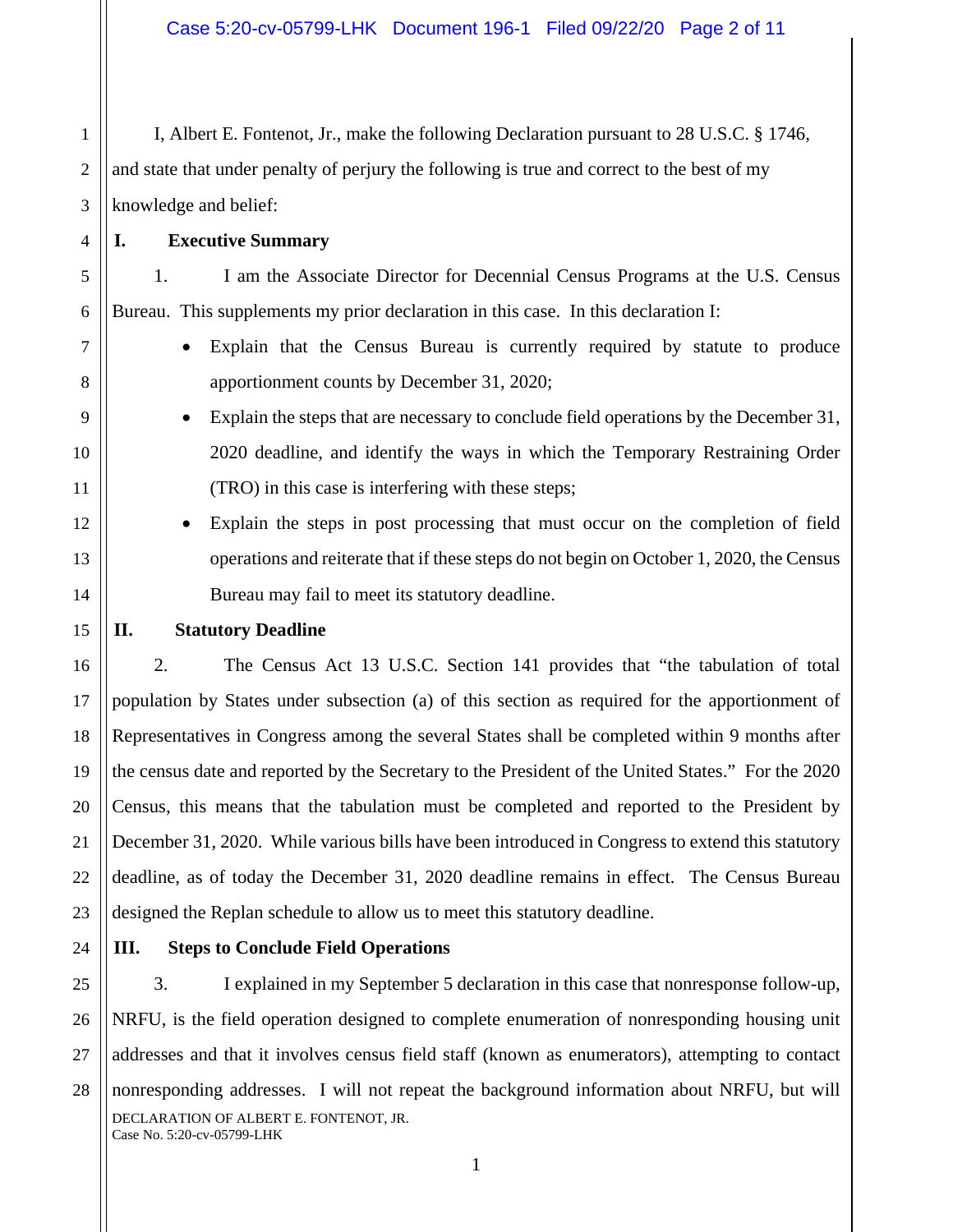1 attempt to further assist the court's understanding of decennial field operations by explaining in more detail the steps necessary to conclude field operations.

2 3

4

5

6

7

8

4. Concluding field operations in Area Census Offices (ACOs) as they complete their workload is a normal part of the NRFU operation, and is not specific to the Replan Schedule. The Census Bureau manages NRFU out of "Census Field Supervisor areas" or "CFS areas" within each of the nation's 248 ACOs. CFS areas are supervisory work assignment areas consisting of 4,000- 5,500 housing units. As of September 21, 2020, roughly 70.7% (9,576) of CFS areas nationwide are eligible for what we call "the closeout phase," 8,682 are actually in the closeout phase, and roughly 1,578 have actually reached conclusion, meaning that we have zero unresolved addresses in the CFS area.

5. The closeout phase refers to the process of focusing our best enumerators to resolve the remaining cases in that area. At the time both the COVID-19 Plan and the Replan were decided upon, CFS areas were eligible for closeout procedures when they crossed the 85% completion mark, or at the passage of a particular date, whichever occurred first. We increased this percentage to 90% independent of the Replan to improve accuracy<sup>[1](#page-2-0)</sup>. Under the Replan, all CFS areas would have become eligible for closeout procedures on September 11. This does not mean that all CFS areas would have been moved to closeout procedures on that date, only that regional directors could have made this decision. Under the TRO, we have directed that no CFS area be moved into closeout procedures until it reaches 90% completion. The Census Bureau is continuing to work across the nation to obtain responses from all housing units, and has not begun closeout procedures for any CFS area with under 90% completion.

6. On September 5, 2020 this Court enjoined the Census Bureau from "implementing the August 3, 2020 Replan or allowing to be implemented any actions as a result of the shortened timelines in the August 3, 2020 Replan, including but not limited to winding down or altering any Census field operations." This TRO is preventing the Census Bureau from taking the steps it needs

DECLARATION OF ALBERT E. FONTENOT, JR. Case No. 5:20-cv-05799-LHK not begun closeout procedures for any CFS area with under 90% completion.

<span id="page-2-0"></span>Ξ  $1$  In my September 5 declaration in this case I said the threshold for moving to Closeout Procedures was 85%. I was incorrect. We had initially planned for an 85% threshold, but increased the threshold to 90% on August 17, 2020 as a way to increase the quality of the data we collected. As discussed above, under the TRO, the Census Bureau has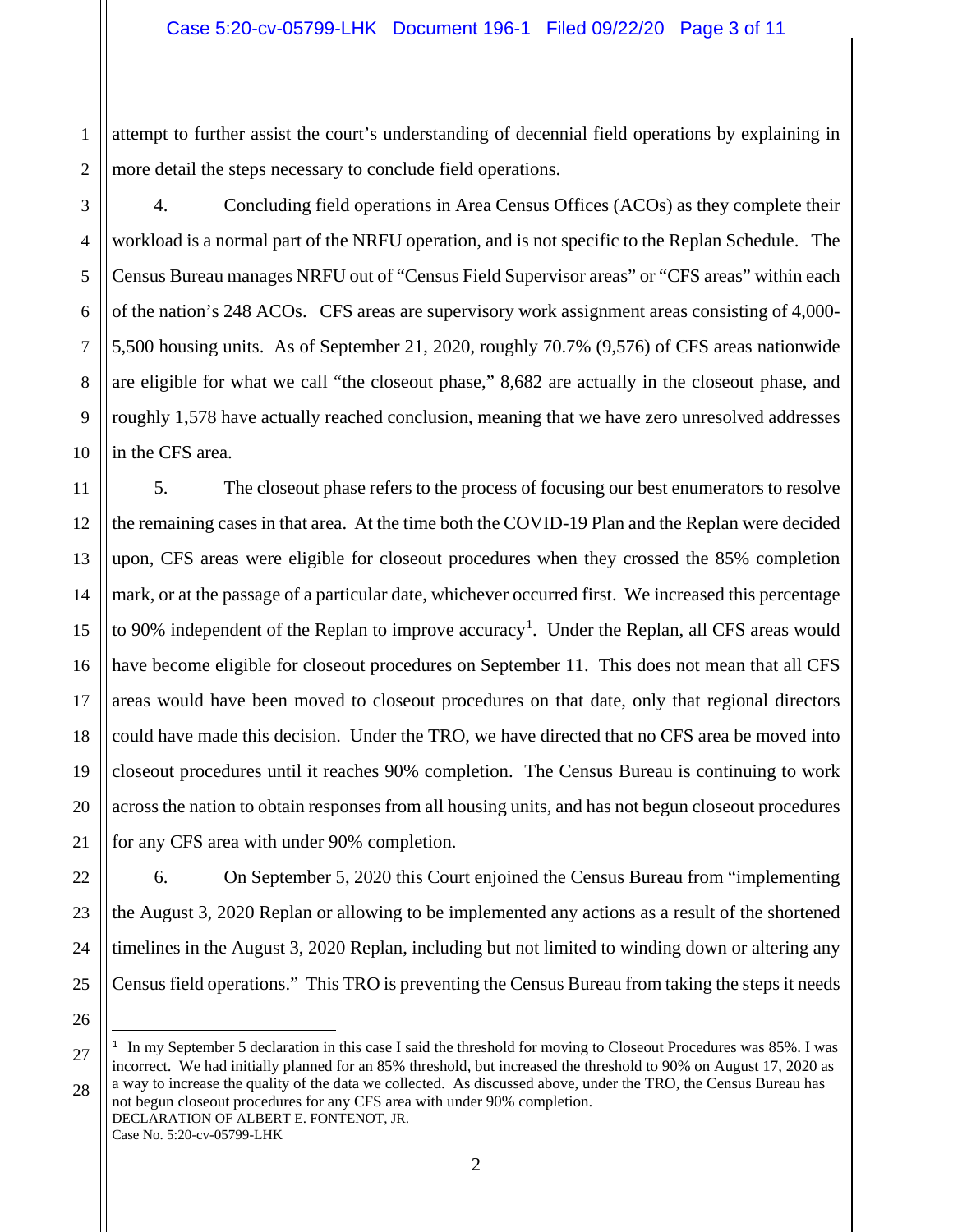2 to conclude data collection in an efficient and effective manner in time to meet our statutory deadline, including:

Preventing Use of Highest Performing Enumerators. Because of the TRO restriction on releasing staff, we are unable to execute our strategy of assigning the remaining work in CFS Areas eligible for the Closeout Phase to our highest performing enumerators. We define our highest performing enumerators as those who have high case completion rates, are good at converting refusals, know where to look for proxies, have a lot of available hours to work cases, and may have a special skill, like a second language, that assists them to complete cases. This strategy would have ensured that the most difficult NRFU cases were handled by the highest performing enumerators, which would have improved both data quality and efficiency. The data quality improvements come from having enumerators who have a demonstrated ability to work with respondents to get their cooperation completing interviews handling the final NRFU cases (which are often the most difficult cases to complete). We gain efficiency because these enumerators achieve higher rates of completion and resolve cases more quickly.

7. The Census Bureau assigns cases using its optimization software. This software is designed to assign cases, via an assigned smart phone, to all enumerators with available hours in a given CFS area, based on a variety of factors – geographic proximity, number of case attempts, best time to contact and other factors. For Closeout, the optimization software – in conjunction with our effort to keep the highest performers - is designed to stabilize the closeout process by assigning high performing enumerators a dedicated set of more permanently cases in a CFS Area. By giving these enumerators more ownership of a set of cases, they can be more strategic in how they attempt to contact them. For instance, if they get a lead on a proxy one day, they will be able follow through on that proxy on a subsequent day.

25

1

3

4

5

6

7

8

9

10

11

12

13

14

15

16

17

18

19

20

21

22

23

24

26

27

28

## Preventing the Movement of CFS Areas into Closeout Before 90%

DECLARATION OF ALBERT E. FONTENOT, JR. Case No. 5:20-cv-05799-LHK 8. The Census Bureau's plan has always involved making all CFS areas eligible for Closeout Phase when that CFS area either reaches a percentage completion threshold, or on a date certain, approximately 2 - 3 weeks prior to scheduled conclusion of field operations. The date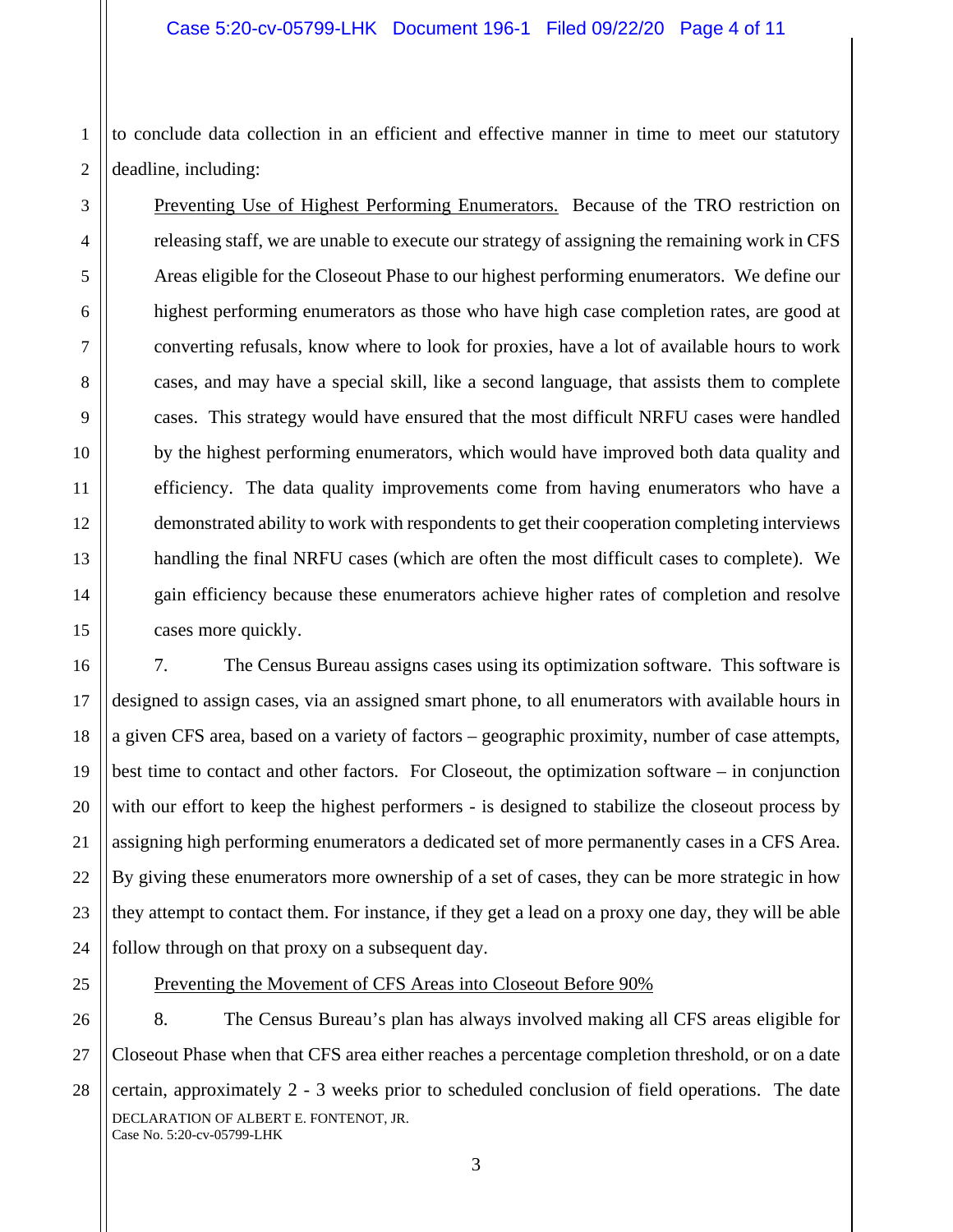under the Replan when all CFS areas would have become eligible for Closeout Procedures was September 11. Without the TRO, all CFS areas would be currently eligible for Closeout Phase.

9. Closeout procedures are used in every Census to finalize data collection because they provide us with a consistent way to finish the census. Every CFS area is treated the same way, which minimizes variability in how the data is collected. Consistency is an important element of data quality. We would also be able to finish more effectively using Closeout Procedures because this would allow us to accept what we call "POP count only" (population count only, without associated demographic information) is the minimal acceptable data necessary to fulfil the requirements for apportionment. Under the Replan, for households that have not responded to the Census in the final stage of the operation, we were going to utilize arrangements we had made with the Internal Revenue Service (IRS) to allow us to use IRS population count information (a high quality single administrative record source) as the sole source of POP count only information. We still planned to make an attempt to contact these households, and if an enumerator could obtain full information we would take that as a first choice. We have used POP count only enumeration in all censuses since 1990; it is an established technique to convert the final and most difficult cases, to meet the requirements for apportionment and to reduce the number of cases requiring imputation.

1

2

3

4

5

6

7

8

9

10

11

12

13

14

15

16

17

18

19

20

21

22

23

24

25

26

27

## Ceasing Assignment of Reinterview Cases

10. In order to finish field operations by a given deadline, we would normally cease assigning new reinterview cases two weeks prior to conclusion. (The reinterview operation involves reinterviewing selected addresses for quality assurance.) Continuing to assign reinterview cases beyond that point would produce and continual cycle of new cases coming into the field. If we were not under the TRO, we would have ceased assigning reinterview cases, SRQA (Self Response Quality Assurance) cases, and field verification cases by September 16, 2020. Every day that we are forced to send these reinterview cases prevents from deploying these enumerators elsewhere, hindering our ability to complete the Census.

28

DECLARATION OF ALBERT E. FONTENOT, JR. Case No. 5:20-cv-05799-LHK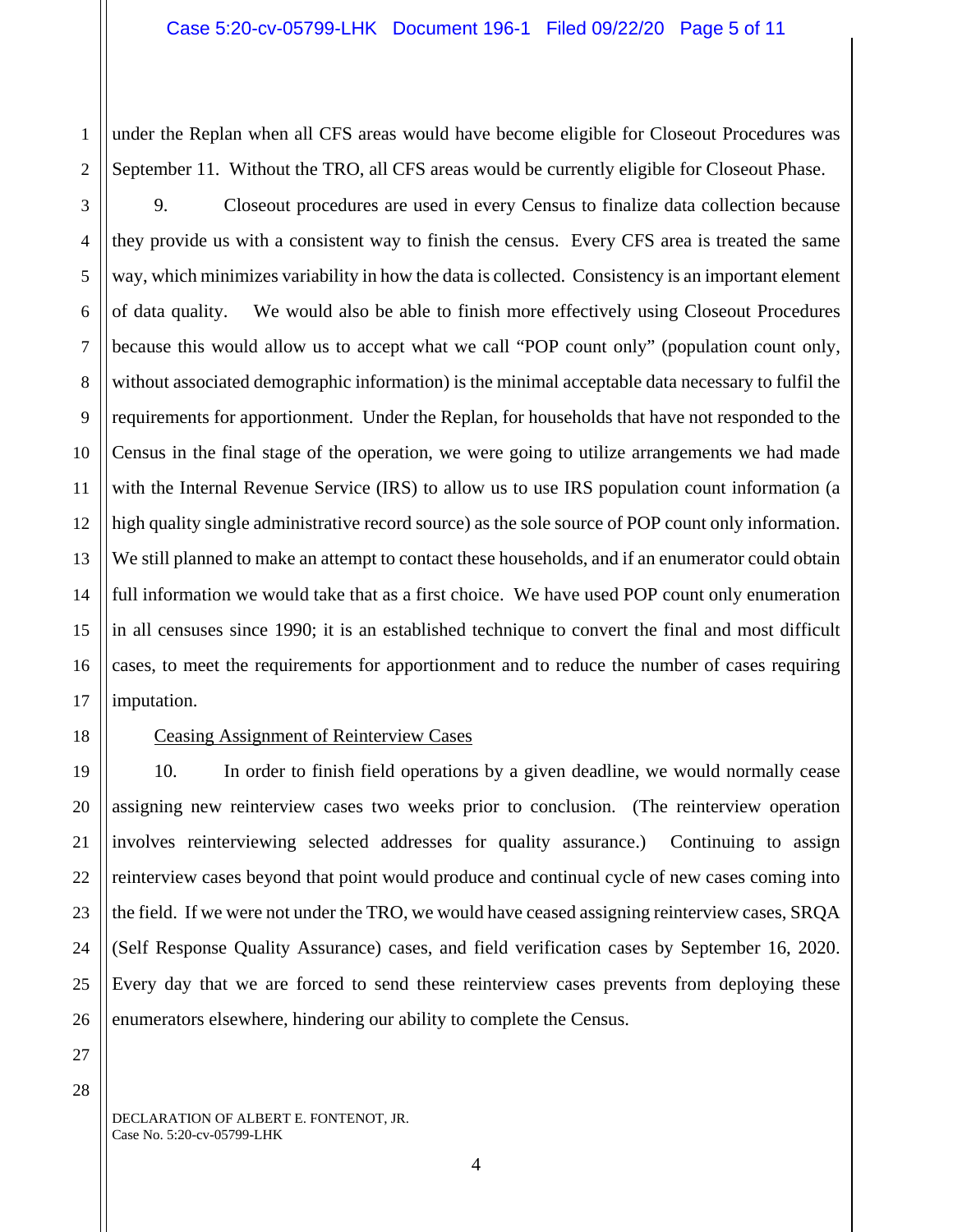- 11. The Census Bureau Detailed Operations Plan for NRFU states in chapter 2.3.5.3 (page 39)<sup>[2](#page-5-0)</sup> we have 3 types of reinterviews during NRFU –
	- Analytic: Based on statistical calculations, enumerators whose work differs significantly from other enumerators are flagged as outliers. Cases completed by these enumerators are chosen so that an analytic reinterview can be used to further investigate these enumerators to determine if they are following proper enumeration procedures.
	- Random: Random reinterview involves reinterviewing a random sample of the eligible cases completed by every enumerator.
	- Supplemental: Supplemental reinterview allows the National Processing Center (NPC) staff to select additional cases for reinterview for any enumerator at any time during NRFU, if they suspect an enumerator may not be following procedures. This can be done through manual selection, where the user selects a specific case for supplemental RI, or future selection, where the user selects an enumerator and the next two cases checked in for that enumerator are selected for supplemental RI.

12. The Census Bureau assessed whether we were getting sufficient quality control using analytic and supplemental reinterviews, and as a part of our ongoing process management, and under the Replan, we determined that we would discontinue sending random reinterview cases to the field. In prior censuses, we selected cases for the Reinterview operation primarily through random selection because the paper-based enumeration did not provide us with a method of near real-time assessment of enumerator performance. In the 2020 Census, however, we can obtain information from the handheld devices used by enumerators, such as information about where they were at the time of the interview, the length of the interview, time spent on each question, and other detailed metrics. The elimination of random reinterview was introduced at the same time as the Replan and therefore we are enjoined from making the decision to discontinue this unnecessary

27

Ξ

26

1

2

3

4

5

6

7

8

9

10

11

12

13

14

15

16

17

18

19

20

21

22

23

24

25

<span id="page-5-0"></span>DECLARATION OF ALBERT E. FONTENOT, JR. Case No. 5:20-cv-05799-LHK 28 <sup>2</sup> This is posted on the Census Bureau's public website at  $\frac{https://www2.census.gov/programs$ [surveys/decennial/2020/program-management/planning-docs/NRFU-detailed-operational-plan\\_v20.pdf](https://www2.census.gov/programs-surveys/decennial/2020/program-management/planning-docs/NRFU-detailed-operational-plan_v20.pdf)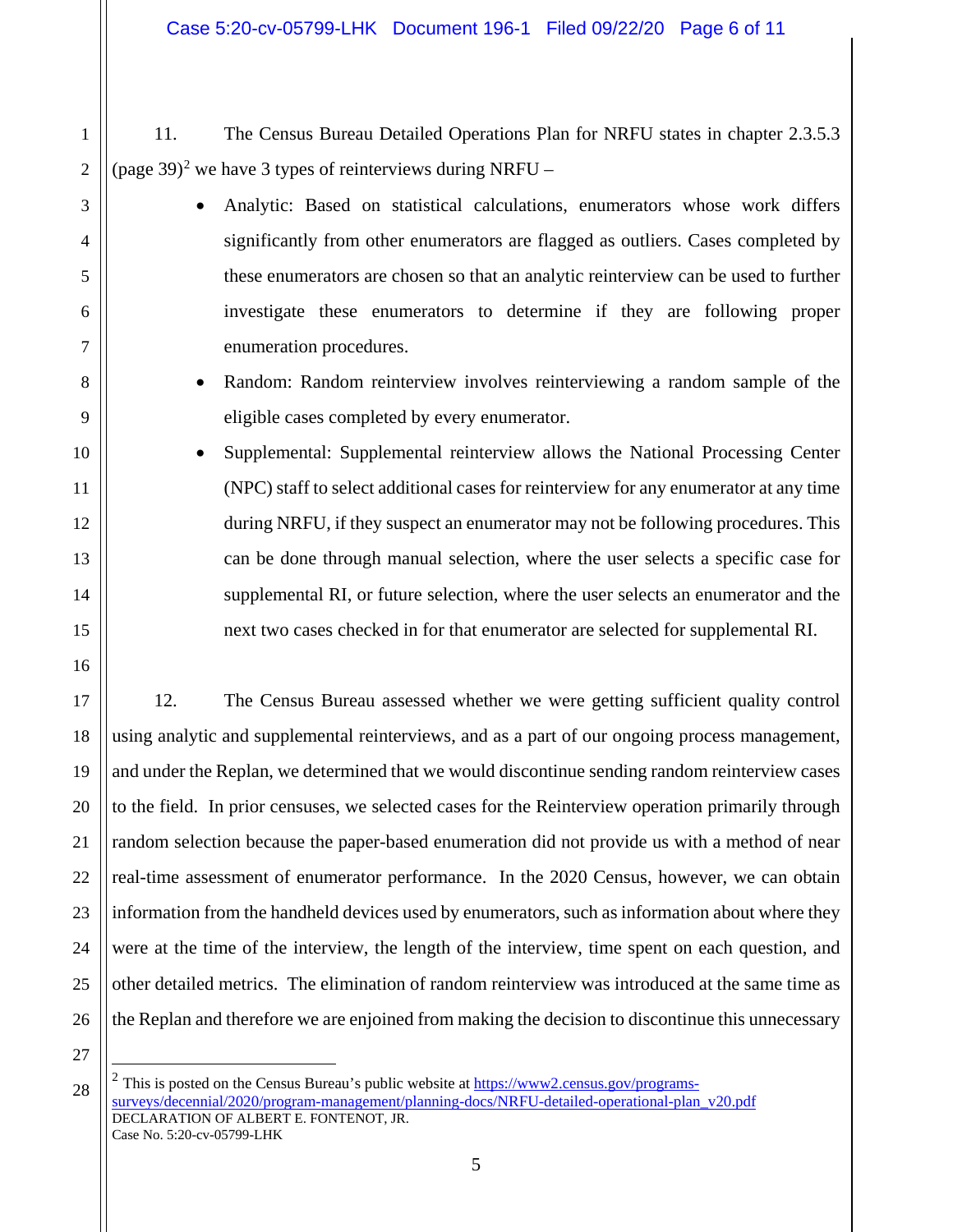2 operation. The mandatory continuation of random reinterview simply diverts enumerators who could be used to enumerate hard-to-count addresses.

1

3

17

18

19

21

23

24

25

26

27

28

#### Reversing Reduced Contacts for Vacant Units

4 5 6 7 8 9 10 11 12 13 14 15 16 13. As part of the Replan, the Census Bureau reduced the field work required to verify that a vacant housing unit is, in fact, vacant. We do some follow up with housing units that respondents report as vacant, simply to verify the information. Our original plan required us to make as many as six visits to housing units that had previously been self-reported as vacant. Under the Replan we reduced these six visits to one, and required no visit for self-reported vacant units where we had confirmation of vacancy from administrative records. The TRO's requirement that we visit housing units that respondents reported to be vacant as many as six times, even if we have confirmation of the vacancy from administrative records, also imperils our ability to complete the data collection prior to September 30, 2020. As of September 21, 2020 we are finished with 88.8% of the NRFU field work and 95.8% of the housing units in the nation have been enumerated - and those numbers increase daily. Additionally, 4 states have 99% or more of their housing unit enumeration completed. A total of 49 states, plus Washington D.C. and the Commonwealth of Puerto Rico, have completed 90% or more of the housing units.

DECLARATION OF ALBERT E. FONTENOT, JR. Case No. 5:20-cv-05799-LHK 20 22 14. In my September 5 declaration, ECF No. 81-1, I stated that as of that date, and at the completion rate we were then experiencing, we would be able to conclude data collection operations by September 30 and achieve a 99% completion rate for every state. On September 11, 2020 I revised my assessment and stated that we were facing significant risks to complete all states by September 30, due to factors beyond the Census Bureau's control, such as wildfires in the western part of our country, major storms, resurgence of COVID-19 restrictions and other similar disruptions. My concerns in this regard continue. In the midst of major West Coast fires and air quality issues that have accelerated since September 11, and the current impacts of Hurricane Sally across the states of Louisiana, Mississippi, Alabama, the Florida panhandle area, parts of Georgia, and South Carolina, I stated publicly on September 17, 2020 in the Census Scientific Advisory Committee meeting that I did not know whether Mother Nature would allow us to meet the September 30 date. Mother Nature, however, is not the only factor; every day that Court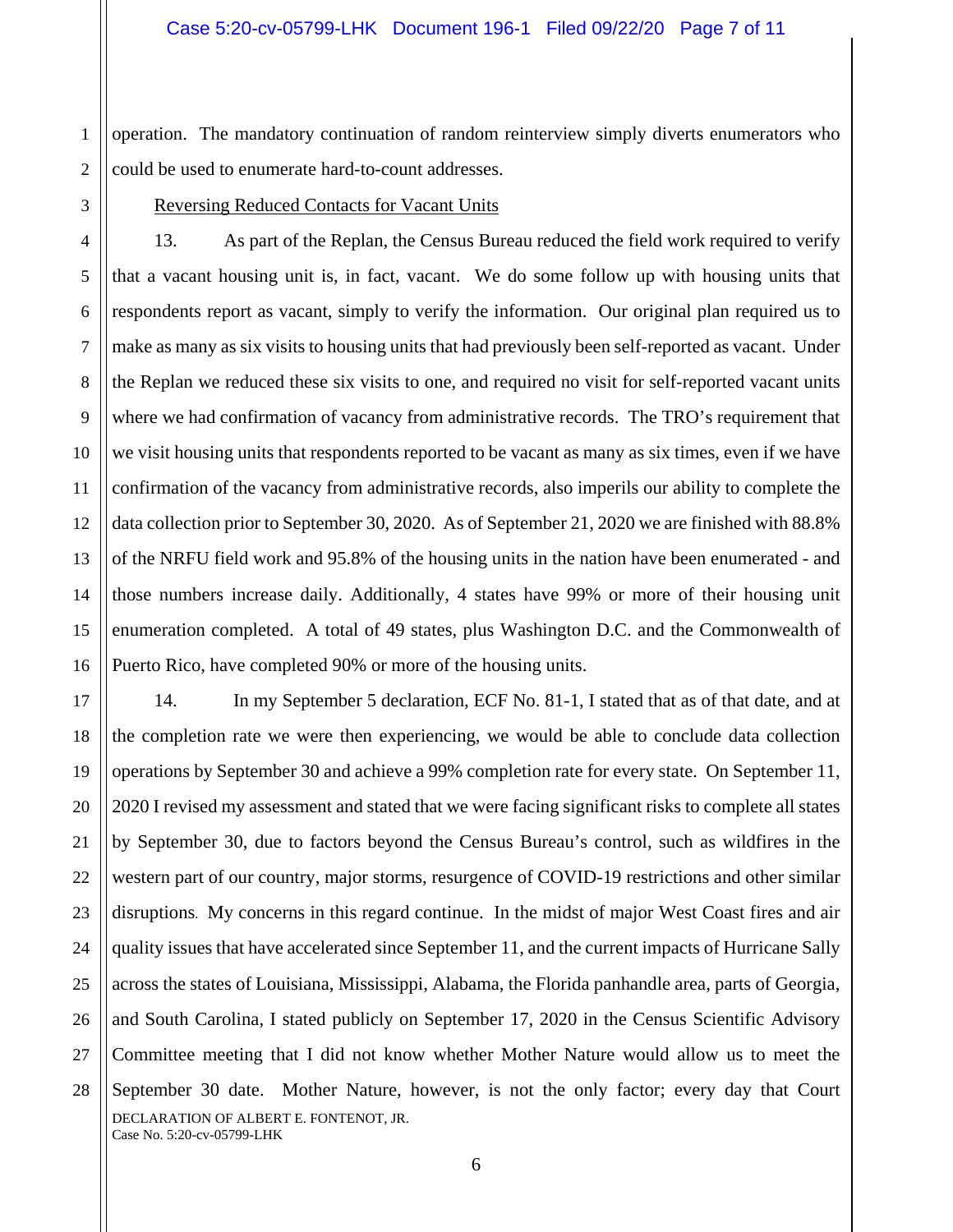1 2 injunctions preclude us from following our normal field procedures makes it more difficult for us to complete a timely and complete census.

15. The Census is a dynamic operation, conducted across the entire nation, and the situation changes rapidly. We are now dealing with the effects of wildfires, smoke, and multiple hurricanes, including storms still forming that may affect the Gulf Coast area. As of today, we still have 1 state with a completion rate below 90%, thus demonstrating our urgent need to revert to our planned completion strategies to meet the statutory deadline.

**IV. Steps to Conclude Post-data Collection Processing**

16. The next major step, after the completion of data collection operations, is post processing, which refers to the Census Bureau's procedures to summarize the individual and household data into usable, high quality tabulated data products. Our Replan schedule was premised on beginning post processing on October 1 and was designed to allow the Census Bureau to finish NRFU and post processing before the statutory deadline of December 31, 2020.

17. Our post processing procedures and systems are meticulously designed, tested and proven to achieve standardized, thoroughly vetted, high quality data products that we can stand behind. The 2020 Census leveraged significant advances in computing technology that have occurred since the 2010 Census. Internet data collection, use of smart-phones for field data collection, digital input of phone data collection, and state-of-the-art paper data capture have enabled the Census Bureau to consolidate and prepare the raw census data for processing more rapidly than ever before. Additionally, our computer applications include built-in quality controls that guide respondents through the data collection process and help to ensure higher data accuracy at the point of data input than ever before.

18. The computer processing systems at Census Headquarters have also been optimized in partnership with industry leaders using the latest hardware, database, and processing technology available. Taking advantage of this processing power and speed, we were able to accelerate our processing time to fit within the Replan schedule.

DECLARATION OF ALBERT E. FONTENOT, JR. Case No. 5:20-cv-05799-LHK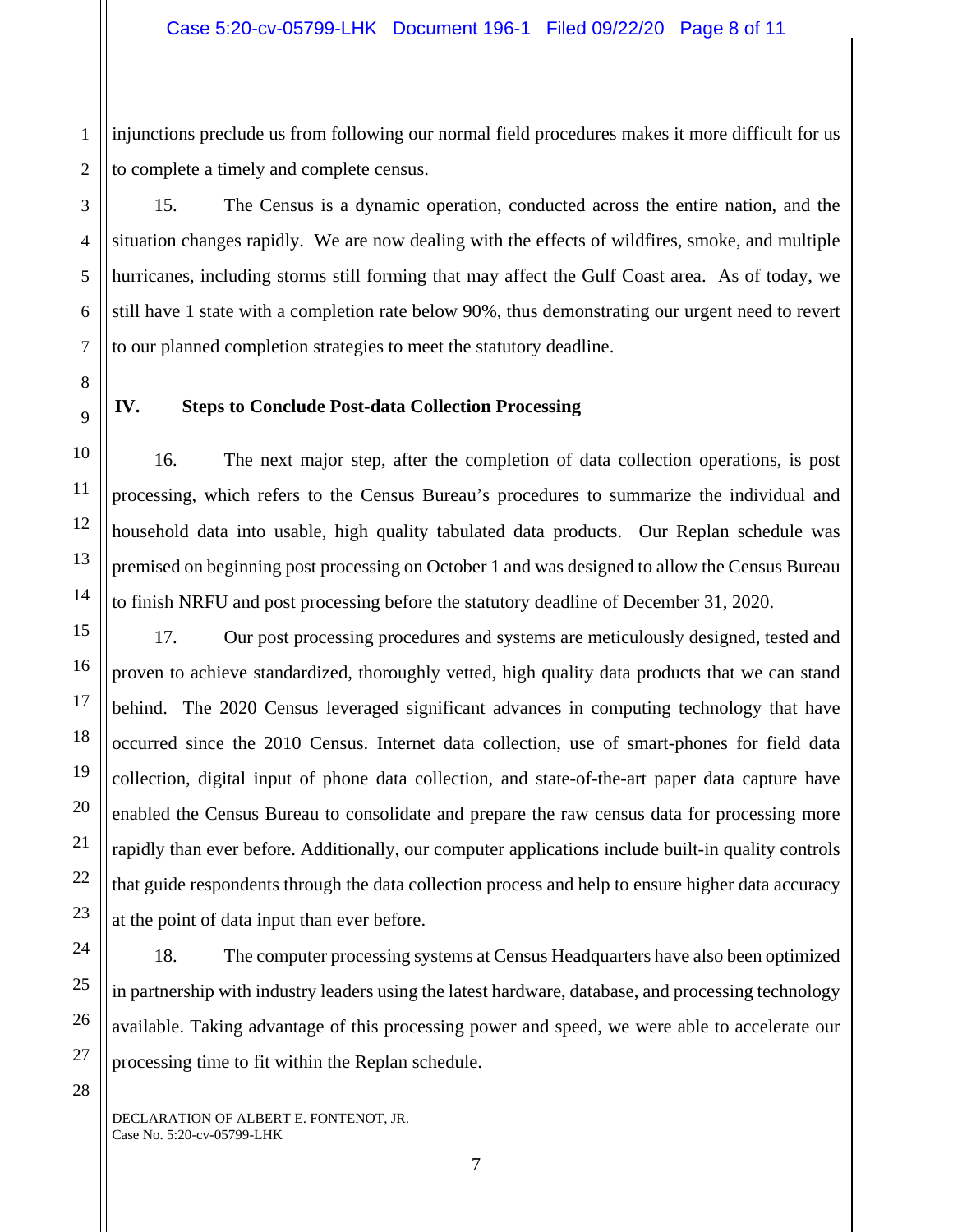19. Nonetheless, post data collection processing is a particularly complex operation, and the steps of the operation must generally be performed consecutively. It is not possible, e.g., to establish the final collection geograph (establishing the number of housing units for all geographic boundaries in the nation) prior to processing housing units and group quarters that are added or corrected during NRFU. Similarly, it is not possible to unduplicate responses prior to processing all non-ID responses (responses submitted online or via telephone without a census ID). In this sense, the post data collection activities are like building a house – one cannot apply dry wall before erecting the walls, any more than one could lay floor tile before the floor is constructed. There is an order of steps that must be maintained.

20. As part of developing the Replan schedule, we looked at the possibility of starting the post data collection processing activities on a flow basis and reaffirmed that there is little opportunity to begin until data collection operations close everywhere. As explained above, it is generally necessary to perform processing steps consecutively, as each step depends upon completion of the prior step. The only processing step we could adjust in the schedule was initial processing of addresses, which we advanced by 26 days. It is not possible, however, to begin final census response processing in one region of the country while another region is still collecting data.

21. In my prior declaration I provided information about the various operations comprising post processing and their original and Replan dates. I will not repeat that information here.

DECLARATION OF ALBERT E. FONTENOT, JR. Case No. 5:20-cv-05799-LHK 22. Finally, we wish to be crystal clear that if the Court were to extend the data collection period past September 30, 2020, the Census Bureau's ability to meet its statutory deadlines to produce apportionment counts prior to December 31, 2020 and redistricting data prior to April 1, 2021 would be seriously jeopardized. The post processing deadlines for the Replan schedule are tight, and extending the data collection deadline would, of necessity, cause the Census Bureau would be at risk of failure of being unable to process the response data in time to meet its statutory obligations. We have already compressed the post processing schedule from 5 months to only 3 months. We previously planned and tested our post processing systems assuming that

1

2

3

4

5

6

7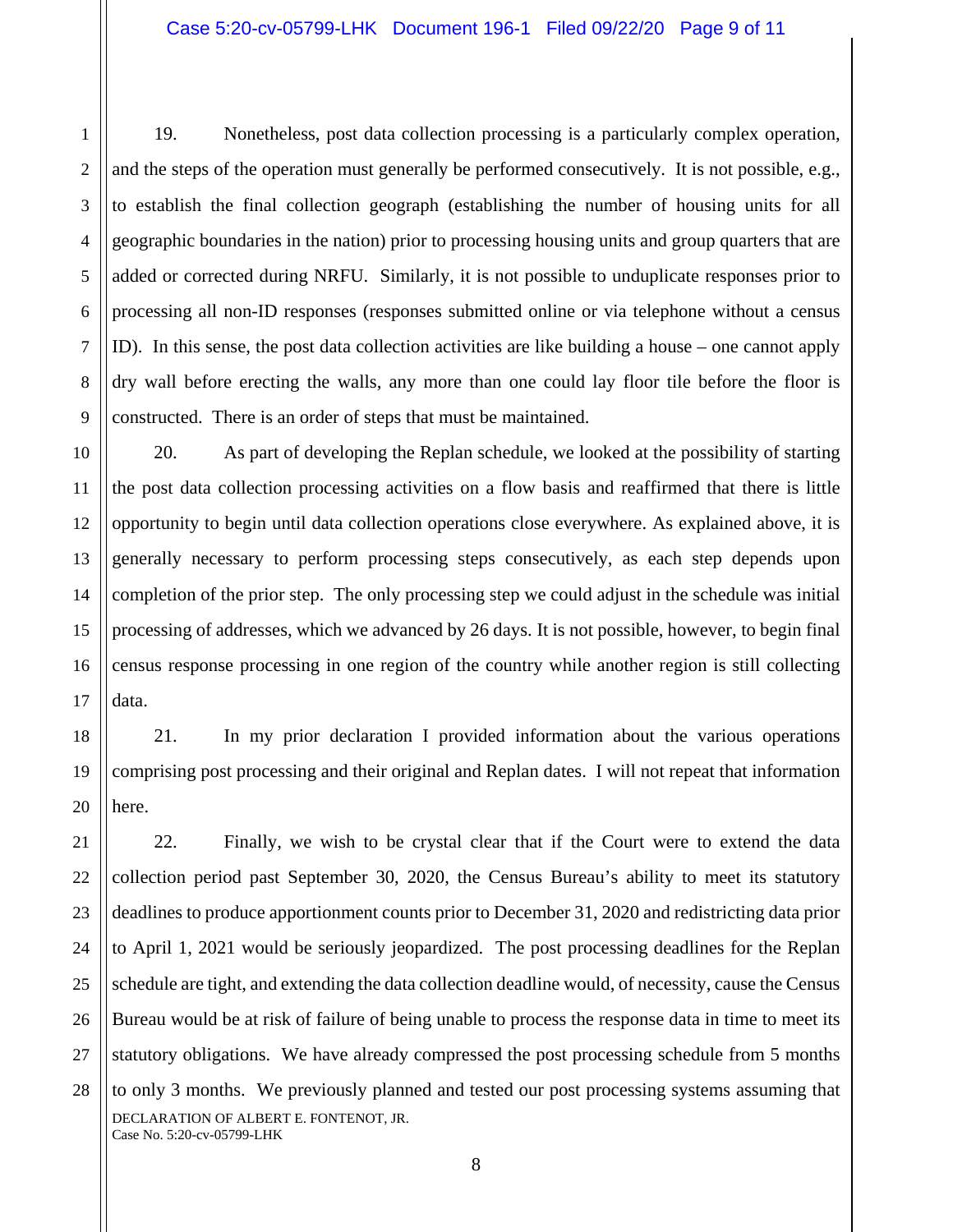we would follow a traditional, sequential processing sequence, and the 3-month schedule necessary for the Replan Schedule has already increased risk. We simply cannot shorten post processing beyond the already shortened 3-month period without significant risk.

23. The harms discussed in this declaration will be particularly severe in the states that are lagging in total response, primarily those states impacted by storms and weather conditions. Without full latitude to follow our standard completion procedures, these states are more likely to suffer an incomplete enumeration.

24. Both field operations and post processing are necessary to conduct the most complete and accurate Census. Spending too much time or effort on one at the expense of the other can result in a less complete or accurate Census. We at the Bureau use our expertise and knowledge to determine the right balance between the two in light of the applicable constraints, including the December 31 statutory deadline to complete the Census and the Secretary's report to the President. Were this Court's actions to compress our timeline still further, the Census Bureau would be at risk of not completing post processing without eliminating critical steps that are needed to insure the accuracy of the enumeration and the apportionment counts. If the court requires us to extend field operations past September 30, it necessarily will come at the expense of post processing, given the statutory deadline of December 31. We currently compressed post enumeration processes to the extent we believe feasible. Any shortening of the allotted time would force us to decide whether to delete operations that are critical and necessary to preparing the apportionment count. Under the current Census Act, neither the Census Bureau nor the Secretary have missed the statutory deadline.

#### **V. Conclusion**

1

2

3

4

5

6

7

8

9

10

11

12

13

14

15

16

17

18

19

20

21

22

23

24

25

26

27

28

25. The Census Bureau is doing everything it can to meet the statutory completion deadline and to comply with the Court's TRO. Continued requirement to comply with the restrictions of the TRO means that the Census Bureau will risk missing its statutory deadline to deliver apportionment data.

DECLARATION OF ALBERT E. FONTENOT, JR. Case No. 5:20-cv-05799-LHK